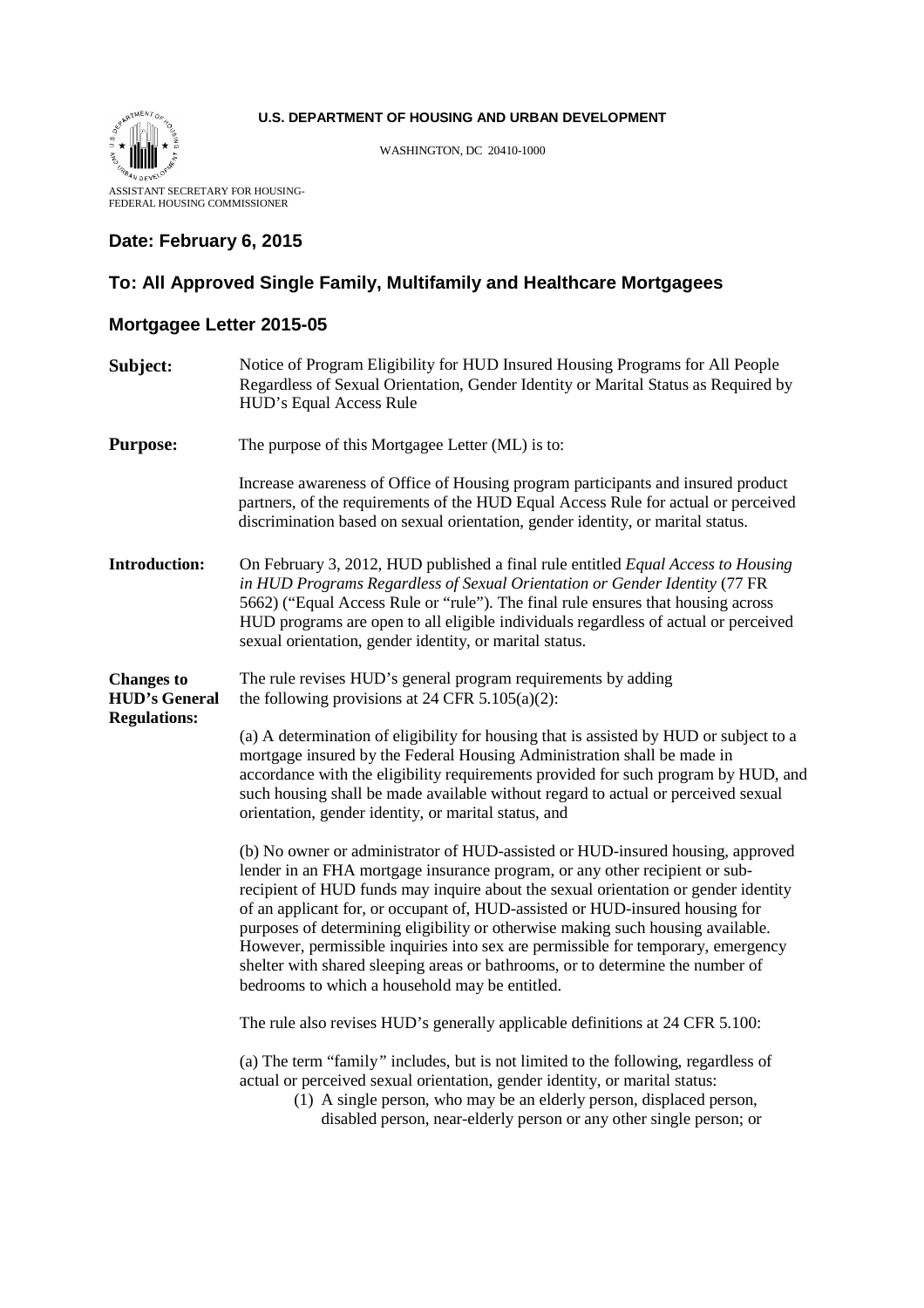|                                                        | (2) A group of persons residing together and such group includes, but is not<br>limited to:<br>(i) A family with or without children (a child who is temporarily away<br>from the home because of placement in foster care is considered a<br>member of the family);<br>(ii) An elderly family;<br>(iii) A near-elderly family;<br>(iv) A disabled family;<br>(v) A displaced family; and<br>(vi) The remaining member of a tenant family.                                                                                                                                                                                                                                                                                                                                                                                                                                                                                                                                                                                                                                                                                                                                                                                                                                           |
|--------------------------------------------------------|--------------------------------------------------------------------------------------------------------------------------------------------------------------------------------------------------------------------------------------------------------------------------------------------------------------------------------------------------------------------------------------------------------------------------------------------------------------------------------------------------------------------------------------------------------------------------------------------------------------------------------------------------------------------------------------------------------------------------------------------------------------------------------------------------------------------------------------------------------------------------------------------------------------------------------------------------------------------------------------------------------------------------------------------------------------------------------------------------------------------------------------------------------------------------------------------------------------------------------------------------------------------------------------|
|                                                        | (b) The term "gender identity" means actual or perceived gender-related<br>characteristics.                                                                                                                                                                                                                                                                                                                                                                                                                                                                                                                                                                                                                                                                                                                                                                                                                                                                                                                                                                                                                                                                                                                                                                                          |
|                                                        | (c) The term "sexual orientation" means homosexuality, heterosexuality or<br>bisexuality.                                                                                                                                                                                                                                                                                                                                                                                                                                                                                                                                                                                                                                                                                                                                                                                                                                                                                                                                                                                                                                                                                                                                                                                            |
| <b>Changes to</b><br><b>FHA</b><br><b>Regulations:</b> | The rule made two changes to 24 CFR part 200-Introduction to FHA Programs and<br>one change to 24 CFR part 203-Single Family Mortgage Insurance.                                                                                                                                                                                                                                                                                                                                                                                                                                                                                                                                                                                                                                                                                                                                                                                                                                                                                                                                                                                                                                                                                                                                     |
|                                                        | (a) The rule incorporated in FHA Programs the new definition of "family" found in<br>24 CFR 5.100. 24 CFR 200.3                                                                                                                                                                                                                                                                                                                                                                                                                                                                                                                                                                                                                                                                                                                                                                                                                                                                                                                                                                                                                                                                                                                                                                      |
|                                                        | (b) The rule incorporated the nondiscrimination requirements of the Equal Access<br>Rule in FHA programs. 24 CFR 200.30                                                                                                                                                                                                                                                                                                                                                                                                                                                                                                                                                                                                                                                                                                                                                                                                                                                                                                                                                                                                                                                                                                                                                              |
|                                                        | (c) The rule incorporated the requirement that "marital status, actual or perceived<br>sexual orientation or gender identity" not be considered when determining the<br>adequacy of the mortgagor's income for single-family mortgage insurance. 24 CFR<br>203.33                                                                                                                                                                                                                                                                                                                                                                                                                                                                                                                                                                                                                                                                                                                                                                                                                                                                                                                                                                                                                    |
| <b>Fair Housing:</b>                                   | Through this ML, HUD's Office of Housing strives to make its insured program<br>participants aware of the requirements of the Equal Access Rule. The rule does not<br>create any additional protected classes under the Fair Housing Act or any other civil<br>rights law. Although the Fair Housing Act does not expressly include sexual<br>orientation, gender identity, and marital status as protected classes, a lesbian, gay,<br>bisexual, or transgender person's experience with sexual orientation or gender<br>identity housing discrimination may still be covered by the Fair Housing Act's<br>prohibition on discrimination based on sex. For example, courts have recognized that<br>the Fair Housing Act's prohibition against discrimination because of sex includes<br>discrimination based on non-conformance with sex stereotypes. Therefore, under<br>certain circumstances, complaints involving sexual orientation or gender identity<br>may be investigated under the Fair Housing Act.<br>Many states and local jurisdictions prohibit housing discrimination based on sexual<br>orientation, gender identity and/or marital status, and HUD may refer complaints or<br>other information concerning these protected classes to appropriate state and local |

fair housing enforcement agencies.